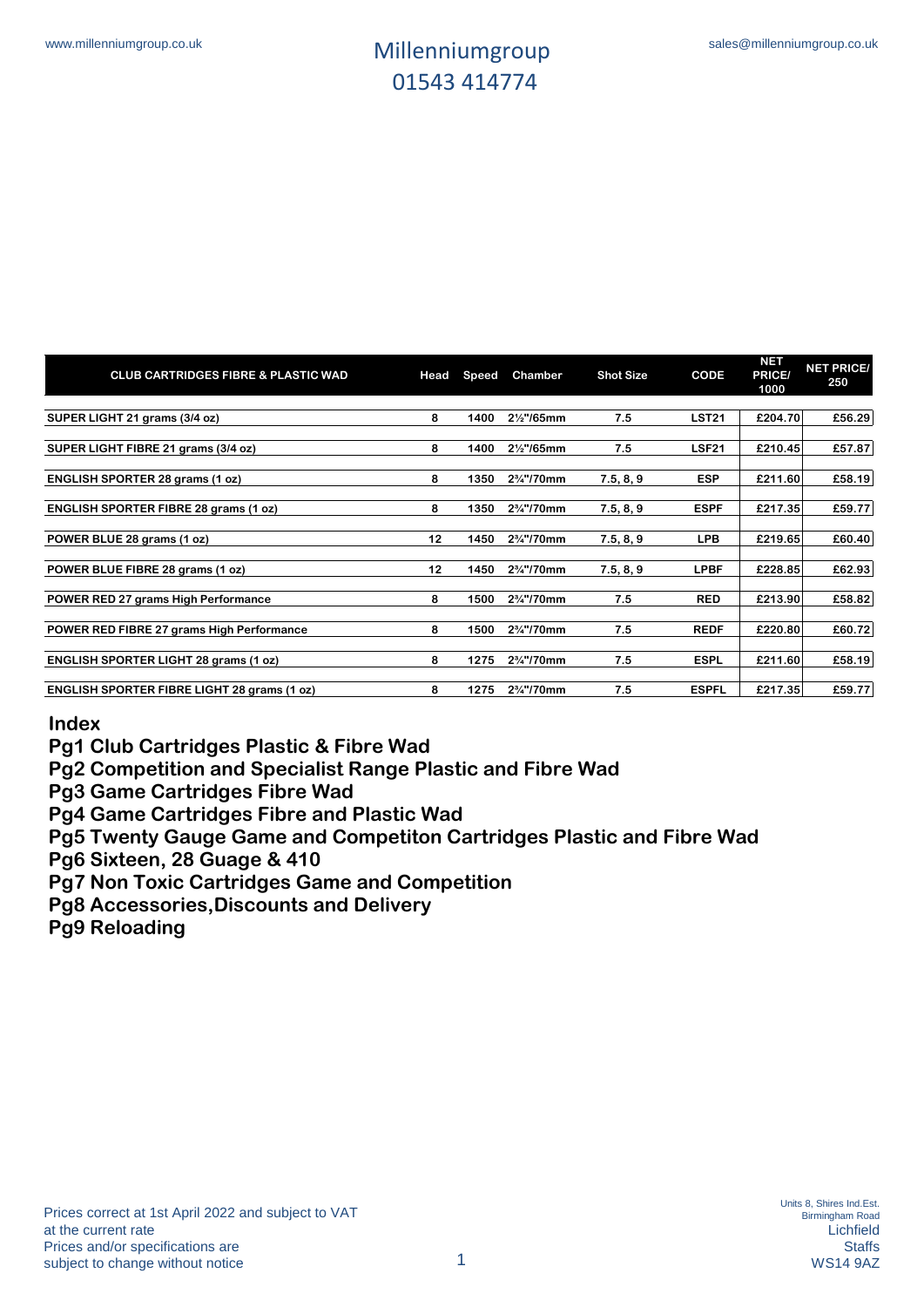**NET** 

| <b>12 GAUGE COMPETITION CARTRIDGES</b>    | Head            | <b>Speed</b> | Chamber                              | <b>Shot Size</b>                                             | <b>CODE</b>       | NET<br><b>PRICE/</b><br>1000 | <b>NET PRICE/</b><br>250 |
|-------------------------------------------|-----------------|--------------|--------------------------------------|--------------------------------------------------------------|-------------------|------------------------------|--------------------------|
| SUPER LIGHT 24 grams (7/8 oz)             | 8               | 1400         | 2 <sup>3</sup> / <sub>4</sub> "/70mm | 7.5, 8, 9                                                    | LST <sub>24</sub> | £206.41                      | £56.76                   |
| POWER GOLD 24 grams (7/8 oz)              | 16n             | 1425         | 2 <sup>3</sup> / <sub>4</sub> "/70mm | 7.5, 9                                                       | LPG24             | £223.53                      | £61.47                   |
| EXCEL 24 grams (7/8 oz)                   | 20              | 1450         | 2 <sup>3</sup> / <sub>4</sub> "/70mm | 7.5st, 8st, 9st                                              | <b>LXC24</b>      | £252.40                      | £69.41                   |
| POWER GOLD 28 grams (1 oz)                | 16n             | 1425         | $2\frac{3}{4}$ "/70mm                | 7.5, 8, 9                                                    | LPG28             | £227.80                      | £62.65                   |
| SUPER COMP 28 grams (1 oz)                | 20 <sub>n</sub> | 1450         | $2\frac{3}{4}$ "/70mm                | 7t, 7.5t, 8t, 9t                                             | LSU <sub>28</sub> | £247.05                      | £67.94                   |
| WORLD CUP 28 grams (1 oz)                 | 16              | 1500         |                                      | 2 <sup>3</sup> / <sub>4</sub> "/70mm 6.5t, 7t, 7.5t, 8t, 9t  | <b>LWC28</b>      | £270.58                      | £74.41                   |
| <b>SUPREME Competition 28 grams (1oz)</b> | 25              | 1475         |                                      | 2 <sup>3</sup> / <sub>4</sub> "/70mm 5st, 7st, 7.5st, 8st, 9 | LSP <sub>28</sub> | £282.35                      | £77.65                   |

| <b>12 GAUGE FIBRE COMPETITION CARTRIDGES</b>            | Head | Speed | Chamber                              | <b>Shot Size</b>   | CODE            | <b>NET</b><br>PRICE/<br>1000 | <b>NET PRICE/</b><br>250 |
|---------------------------------------------------------|------|-------|--------------------------------------|--------------------|-----------------|------------------------------|--------------------------|
|                                                         |      |       |                                      |                    |                 |                              |                          |
| SUPER LIGHT FIBRE 24 grams (7/8 oz)                     | 8    | 1375  | 21/ <sub>2</sub> "/65mm              | 7.5, 8, 9          | <b>LSF24</b>    | £216.04                      | £59.41                   |
| POWER GOLD FIBRE 24 grams (7/8 oz)                      | 16n  | 1425  | 2%"/70mm                             | 7.5, 8             | LPGF24          | £224.60                      | £61.76                   |
| POWER GOLD FIBRE 28 grams (1 oz)                        | 16n  | 1425  | 2%"/70mm                             | 7.5, 8, 9          | LPGF28          | £236.36                      | £65.00                   |
| SUPER COMP FIBRE 28 grams (1 oz)                        | 20n  | 1450  | 2%"/70mm                             | 7.5t, 8t           | LSUF28          | £251.33                      | £69.12                   |
| HIGH VELOCITY FIBRE 28 grams (1 oz) for 2 1/2" Chambers | 8    | 1400  | 21/ <sub>2</sub> "/65mm              | 7.5, 8, 9          | <b>LSF28</b>    | £280.21                      | £77.06                   |
| WORLD CUP FIBRE 28 grams (1 oz)                         | 16   | 1500  | 2%"/70mm                             | 6.5t, 7t, 7.5t, 8t | LWCF28          | £280.21                      | £77.06                   |
| <b>12 GAUGE SPECIALIST COMPETITION CARTRIDGES</b>       | Head | Speed | Chamber                              | <b>Shot Size</b>   | CODE            | <b>NET</b><br>PRICE/<br>1000 | <b>NET PRICE/</b><br>250 |
| SUPER COMP Trap28 28 grams (1oz.)                       | 20n  | 1375  | 2%"/70mm                             | 7.5st (2.4mm)      | <b>LSUT2875</b> | £257.75                      | £70.88                   |
| SUPER COMP Bior28 28 grams (1oz.)                       | 20n  | 1375  | 2 <sup>3</sup> / <sub>4</sub> "/70mm | 8.5st (2.2mm)      | <b>LSUB2885</b> | £257.75                      | £70.88                   |
| <b>12 GAUGE LOW NOISE</b>                               | Head | Speed | Chamber                              | <b>Shot Size</b>   | CODE            | <b>NET</b><br>PRICE/<br>1000 | <b>NET PRICE/</b><br>250 |
| "QL" Quiet Light Fibre 24 grams (7/8 oz)                | 8    | 1150  | 21/ <sub>2</sub> "/65mm              | 7.5                | <b>LNF24</b>    | £237.43                      | £65.29                   |
| Magnasonic Subsonic Fibre 28 grams (1 oz)               | 8    | 1040  | 21/ <sub>2</sub> "/65mm              | 7.5                | <b>LMF28</b>    | £264.17                      | £72.65                   |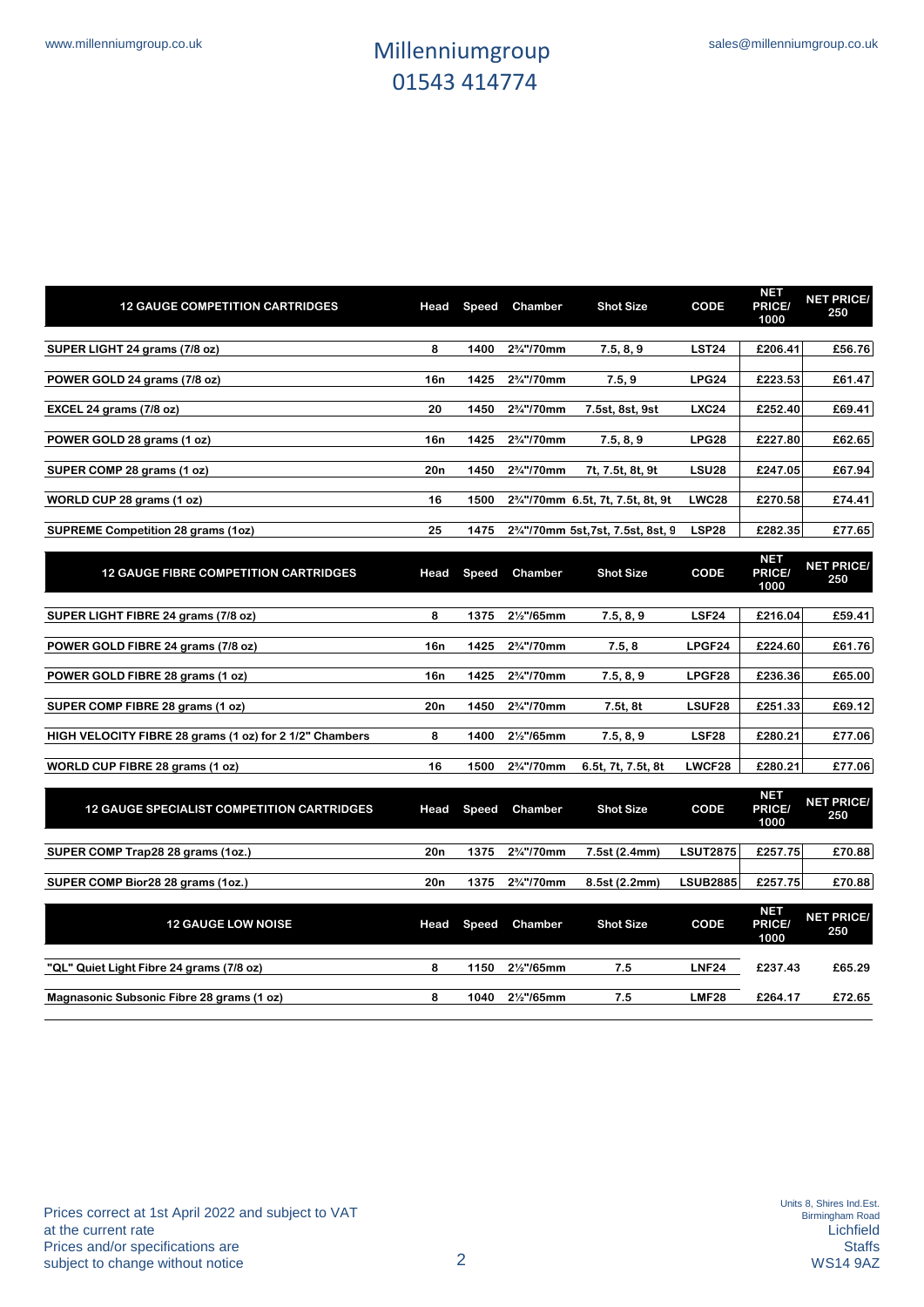| 12 GAUGE ULTIMATE POWER GAME CARTRIDGES FIBRE WAD<br><b>HIGH PERFORMANCE</b> | Head            | Speed        | Chamber                 | <b>Shot Size</b> | CODE         | <b>NET</b><br>PRICE/<br>1000 | <b>NET PRICE/</b><br>250 |
|------------------------------------------------------------------------------|-----------------|--------------|-------------------------|------------------|--------------|------------------------------|--------------------------|
| ULTIMATE POWER Fibre 30 grams (1 1/16 oz.)                                   | 20n             | 1480         | 2%"/70mm                | 5, 6, 6.5        | ULTF30       | £331.55                      | £91.17                   |
| ULTIMATE POWER Fibre 32 grams (1 1/8 oz.)                                    | 20 <sub>n</sub> | 1480         | 2%"/70mm                | 4, 5, 6          | ULTF32       | £360.42                      | £99.12                   |
| ULTIMATE POWER Fibre 36 grams (1 1/4 oz.)                                    | 20n             | 1480         | 2%"/70mm                | 4, 5             | ULTF36       | £418.17                      | £115.00                  |
| <b>12 GAUGE SUPREME GAME CARTRIDGES FIBRE WAD</b>                            | Head            | Speed        | Chamber                 | <b>Shot Size</b> | CODE         | <b>NET</b><br>PRICE/<br>1000 | <b>NET PRICE/</b><br>250 |
| Supreme Game Fibre 28 grams (1 oz.)                                          | 16              | 1400         | 21/ <sub>2</sub> "/65mm | 5, 6, 6.5, 7     | LSPF28       | £306.95                      | £84.41                   |
| Supreme Grouse Fibre 29 grams (1 1/32 oz.)                                   | 16              | 1400         | 21/ <sub>2</sub> "/65mm | 6.5t             | LSPFG29      | £321.92                      | £88.53                   |
| Supreme Game Fibre 30 grams (1 1/16 oz.)                                     | 16              | 1400         | 21/ <sub>2</sub> "/65mm | 4, 5, 6, 7       | LSPF30       | £326.20                      | £89.70                   |
| Supreme Game Fibre 32 grams (1 1/8 oz.)                                      | 16              | 1400         | 21/ <sub>2</sub> "/65mm | 4, 5, 6          | LSPF32       | £354.00                      | £97.35                   |
| Supreme Game Fibre 34 grams (1 3/16 oz.)                                     | 16              | 1400         | 21/ <sub>2</sub> "/65mm | 4,5              | LSPF34       | £378.60                      | £104.12                  |
| <b>12 GAUGE SPECIAL GAME CARTRIDGES FIBRE WAD</b>                            | Head            | <b>Speed</b> | Chamber                 | <b>Shot Size</b> | CODE         | <b>NET</b><br>PRICE/<br>1000 | <b>NET PRICE/</b><br>250 |
| Special Game Fibre 25 grams (7/8 oz)                                         | 8               | 1375         | 21/ <sub>2</sub> "/65mm | 6.7              | <b>LSF25</b> | £269.51                      | £74.12                   |
| Special 2 Inch Game Fibre 26 grams (7/8 oz.)                                 | 8               | 1375         | 2"/50mm                 | 6                | <b>LT26</b>  | £325.13                      | £89.41                   |
| Special Game Fibre 28 grams (1 oz)                                           | 8               | 1375         | 21/ <sub>2</sub> "/65mm | 5, 6, 7          | <b>LSF28</b> | £280.21                      | £77.06                   |
| Special Game Fibre 30 grams (1 1/16oz)                                       | 8               | 1375         | 21/ <sub>2</sub> "/65mm | 5, 6, 7          | <b>LSF30</b> | £299.46                      | £82.35                   |
| Special Game Fibre 32 grams (1 1/8oz)                                        | 8               | 1375         | 21/ <sub>2</sub> "/65mm | 5,6              | <b>LSF32</b> | £310.16                      | £85.29                   |
| <b>12 GAUGE PIGEON CARTRIDGES FIBRE WAD</b>                                  | Head            | Speed        | Chamber                 | <b>Shot Size</b> | CODE         | <b>NET</b><br>PRICE/<br>1000 | <b>NET PRICE/</b><br>250 |
| PIGEON POWER FIBRE 29 grams (1oz)                                            | 8               | 1450         | 2%"/70mm                | 6                | LPPF29       | £232.08                      | £63.82                   |
| Pigeon Special Fibre 30 grams (1 1/16 oz.)                                   | 8               | 1375         | 21/ <sub>2</sub> "/65mm | 6                | LPIG6F       | £271.65                      | £74.70                   |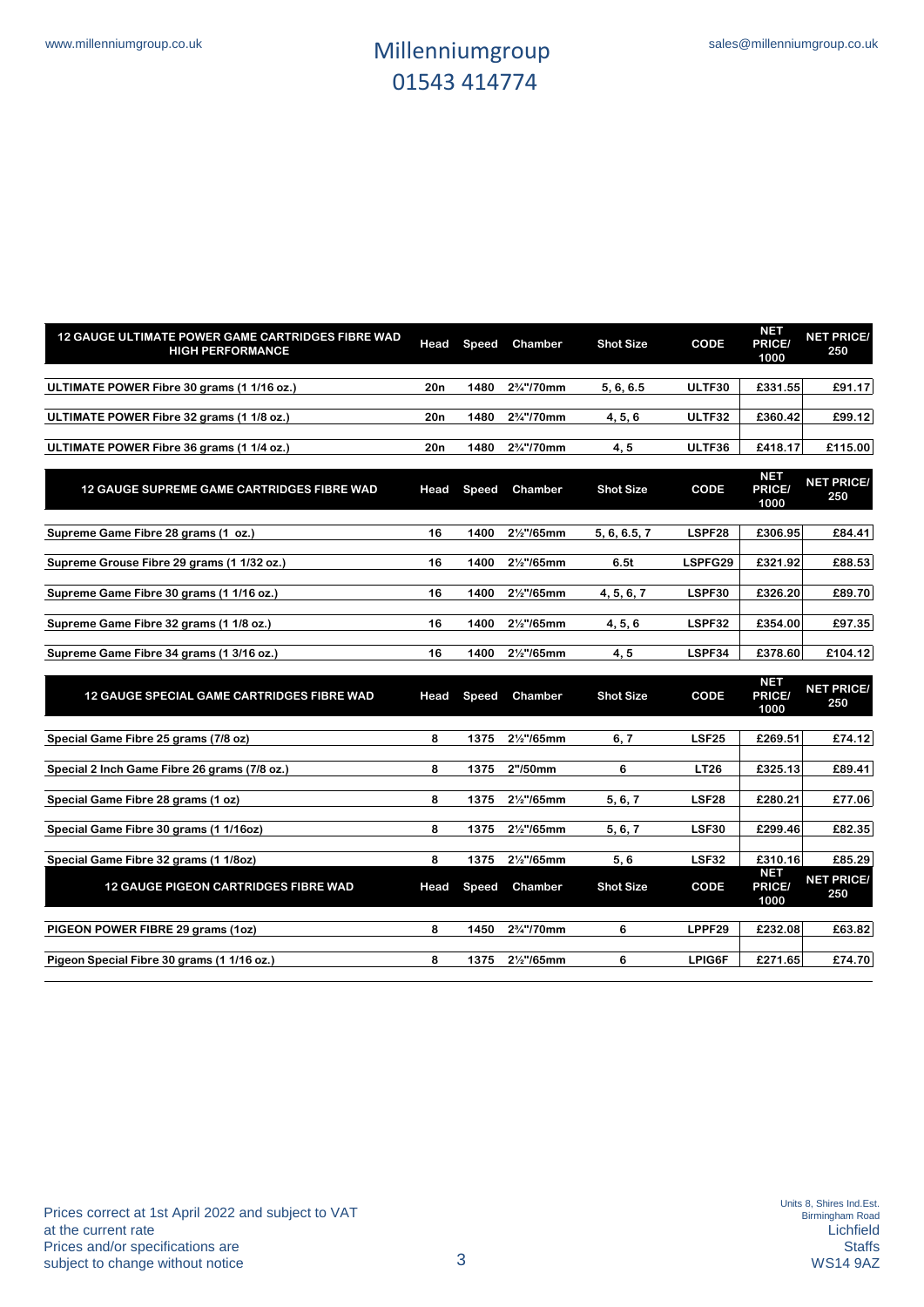| <b>12 GAUGE GAME CARTRIDGES FIBRE WAD</b>     | Head | <b>Speed</b> | Chamber                              | <b>Shot Size</b>            | <b>CODE</b>             | <b>NET</b><br>PRICE/<br>1000 | <b>NET PRICE/</b><br>250 |
|-----------------------------------------------|------|--------------|--------------------------------------|-----------------------------|-------------------------|------------------------------|--------------------------|
| Super Game Fibre 32 grams (1 1/8 oz.)         | 8    | 1375         | 2%"/70mm                             | 56                          | LSUF32                  | £326.20                      | £89.70                   |
| Super Game Fibre 36 grams (11/4 oz)           | 16   | 1375         | 2%"/70mm                             | 45                          | LSF36                   | £370.05                      | £101.76                  |
| MAX Game Fibre 36 grams (11/4 oz)             | 16   | 1375         | 2%"/70mm                             | SG (9pellets)<br>BB, AAA, 1 | LST36SG<br><b>LST36</b> | £448.12<br>£428.87           | £123.23<br>£117.94       |
| Super Game Fibre 42 grams (1 1/2 oz)          | 16   | 1375         | 2 <sup>3</sup> / <sub>4</sub> "/70mm | 3, 4, 5                     | <b>LST42</b>            | £449.19                      | £123.53                  |
|                                               |      |              |                                      |                             | <b>LST42</b>            | £472.72                      | £130.00                  |
| Max Game Magnum 50 grams (1 5/8 oz.)          | 16   | 1350         | 3"/76mm                              | 3, 4<br><b>BB, 1</b>        | <b>LST50</b>            | £549.72<br>£583.95           | £151.17<br>£160.59       |
| 12 GAUGE PAPER CASE GAME CARTRIDGES FIBRE WAD | Head | Speed        | Chamber                              | <b>Shot Size</b>            | CODE                    | <b>NET</b><br>PRICE/<br>1000 | <b>NET PRICE/</b><br>250 |
| Paper Case Game Fibre 28 grams (1 oz)         | 16   | 1350         | 21/ <sub>2</sub> "/65mm              | 6, 7                        | LPCGF28                 | £363.63                      | £100.00                  |
| Paper Case Game Fibre 30 grams (1 1/16oz)     | 16   | 1325         | 21/ <sub>2</sub> "/65mm              | 5,6                         | LPCGF30                 | £395.72                      | £108.82                  |
| <b>12 GAUGE PIGEON CARTRIDGES Plastic Wad</b> | Head | <b>Speed</b> | Chamber                              | <b>Shot Size</b>            | CODE                    | <b>NET</b><br>PRICE/<br>1000 | <b>NET PRICE/</b><br>250 |
| PIGEON POWER 29 grams (1oz)                   | 8    | 1450         | 2%"/70mm                             | 6                           | <b>LPP29</b>            | £223.53                      | £61.47                   |
| <b>12 GAUGE GAME CARTRIDGES Plastic Wad</b>   | Head | Speed        | Chamber                              | <b>Shot Size</b>            | CODE                    | <b>NET</b><br>PRICE/<br>1000 | <b>NET PRICE/</b><br>250 |
| Supreme Game 28 grams (1 oz.)                 | 16   | 1400         | 21/ <sub>2</sub> "/65mm              | 6                           | <b>LSP28G</b>           | £299.46                      | £82.35                   |
| Supreme Game 30 grams (1 1/16 oz.)            | 16   | 1400         | 21/ <sub>2</sub> "/65mm              | 6                           | <b>LSP30</b>            | £317.64                      | £87.35                   |
| Super Game 32 grams (1 1/8 oz)                | 8    | 1375         | 2%"/70mm                             | 5,6                         | <b>LST32</b>            | £309.09                      | £85.00                   |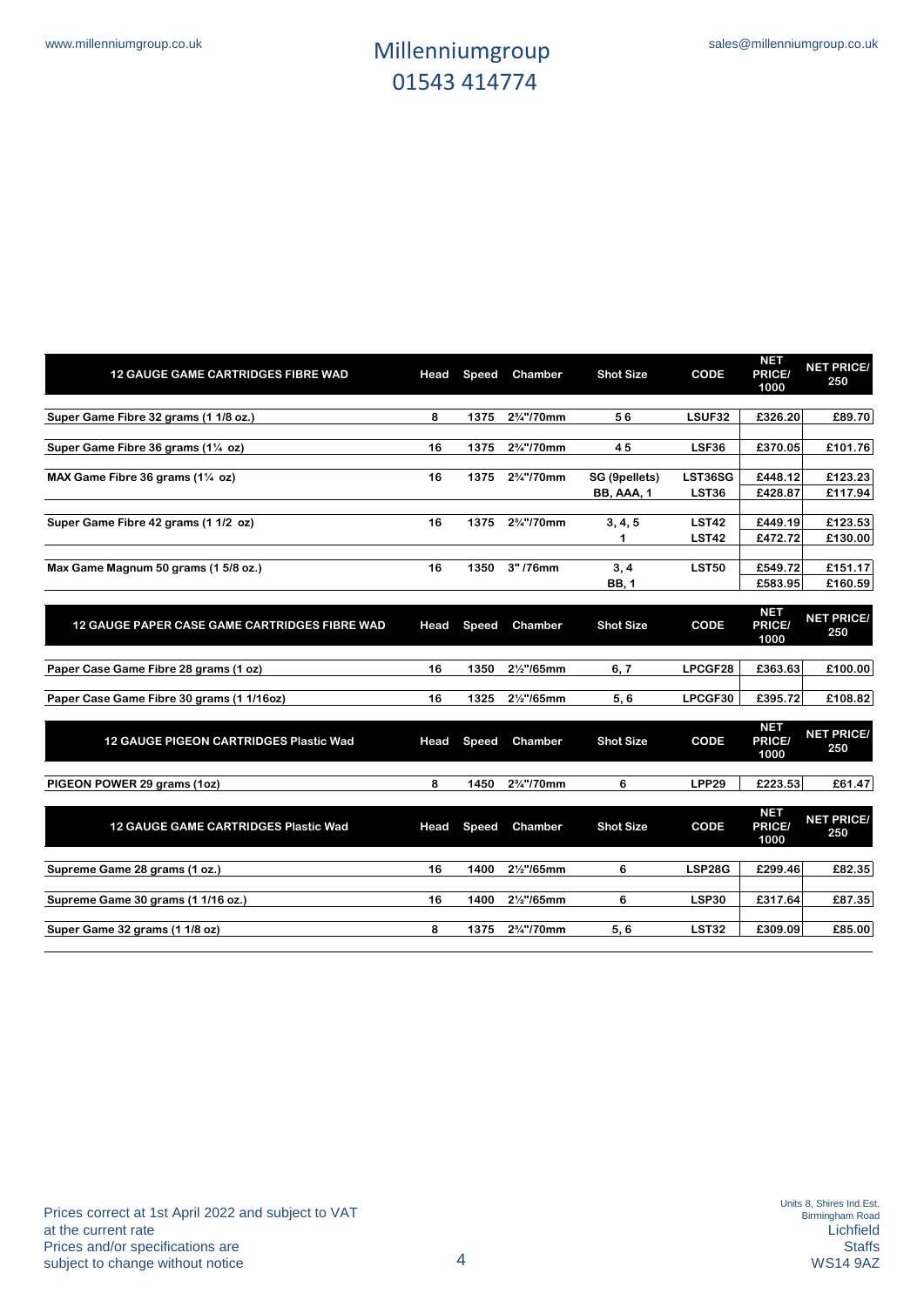| 20 GAUGE ULTIMATE POWER GAME CARTRIDGES FIBRE WAD   | Head | Speed        | Chamber                 | <b>Shot Size</b> | CODE            | <b>NET</b><br>PRICE/<br>1000 | <b>NET PRICE/</b><br>250 |
|-----------------------------------------------------|------|--------------|-------------------------|------------------|-----------------|------------------------------|--------------------------|
| ULTIMATE POWER Twenty Fibre 26 grams (15/16 oz.)    | 16n  | 1480         | 21/ <sub>2</sub> "/67mm | 6                | <b>20ULTF26</b> | £308.02                      | £84.70                   |
| ULTIMATE POWER Twenty Fibre 28 grams (1 oz.)        | 16n  | 1480         | 21/ <sub>2</sub> "/67mm | 5                | 20ULTF28        | £320.85                      | £88.23                   |
| ULTIMATE POWER Twenty Fibre 30 grams (1 1/16 oz.)   | 16n  | 1480         | 21/ <sub>2</sub> "/67mm | 5                | 20ULTF305       | £339.03                      | £93.23                   |
| <b>20 GAUGE GAME CARTRIDGES FIBRE WAD</b>           | Head | Speed        | Chamber                 | <b>Shot Size</b> | CODE            | <b>NET</b><br>PRICE/<br>1000 | <b>NET PRICE/</b><br>250 |
| Supreme Twenty Fibre 21 grams (3/4 oz)              | 10   | 1350         | 21/ <sub>2</sub> "/67mm | 6                | <b>L20F21</b>   | £263.10                      | £72.35                   |
| Supreme Twenty Fibre 25 grams (7/8 oz.)             | 10   | 1350         | 21/ <sub>2</sub> "/67mm | 5, 6, 7          | <b>L20F25</b>   | £283.42                      | £77.94                   |
| Supreme Twenty Fibre 28 grams (1 oz.)               | 10   | 1350         | 21/ <sub>2</sub> "/67mm | 5, 6, 7          | <b>L20F28</b>   | £301.60                      | £82.94                   |
| Supreme Twenty Fibre 30 grams (1 1/16 oz.)          | 10   | 1350         | 21/ <sub>2</sub> "/67mm | 5,6              | L20F30          | £331.55                      | £91.17                   |
| PIGEON POWER Twenty FIBRE 27 grams                  | 10   |              | 21/ <sub>2</sub> "/67mm | 6                | 20PPF27         | £272.72                      | £75.00                   |
| <b>20 GAUGE COMPETITION CARTRIDGES FIBRE WAD</b>    | Head | <b>Speed</b> | Chamber                 | <b>Shot Size</b> | CODE            | <b>NET</b><br>PRICE/<br>1000 | <b>NET PRICE/</b><br>250 |
| Supreme Twenty Fibre 21 grams (3/4 oz)              | 10   | 1350         | 21/ <sub>2</sub> "/67mm | 7.5              | L20F21          | £259.89                      | £71.47                   |
| Supreme Twenty Fibre 24 grams (7/8 oz)              | 10   | 1350         | 21/ <sub>2</sub> "/67mm | 7.5, 8           | L20F24          | £270.58                      | £74.41                   |
| Supreme Twenty Fibre 28 grams (1 oz)                | 10   | 1350         | 21/ <sub>2</sub> "/67mm | 7.5, 8           | <b>L20F28</b>   | £293.04                      | £80.59                   |
| <b>20 GAUGE LOW NOISE CARTRIDGES FIBRE WAD</b>      | Head | <b>Speed</b> | Chamber                 | <b>Shot Size</b> | CODE            | <b>NET</b><br>PRICE/<br>1000 | <b>NET PRICE/</b><br>250 |
| Magnasonic Twenty Fibre 21 grams (3/4 oz)           | 10   | 1040         | 21/ <sub>2</sub> "/67mm | 7.5              | L20MF           | £277.00                      | £76.18                   |
| <b>20 GAUGE CARTRIDGES PLASTIC WAD</b>              | Head | Speed        | Chamber                 | <b>Shot Size</b> | CODE            | <b>NET</b><br>PRICE/<br>1000 | <b>NET PRICE/</b><br>250 |
| Supreme Competition Light Twenty 21 grams (3/4 oz.) | 10   | 1350         | 21/ <sub>2</sub> "/67mm | 7.5              | L2021           | £255.61                      | £70.29                   |
| Supreme Cometition Twenty 24 grams (7/8 oz)         | 10   | 1400         | 21/ <sub>2</sub> "/67mm | 7.5, 8           | L2024           | £265.24                      | £72.94                   |
| Supreme Cometition Twenty 28 grams (1 oz.)          | 10   | 1400         | 21/ <sub>2</sub> "/67mm | 7.5              | L2028           | £283.42                      | £77.94                   |
| Supreme Game Twenty 25 grams (7/8 oz.)              | 10   | 1350         | 21/ <sub>2</sub> "/67mm | 6                | L2025           | £278.07                      | £76.47                   |
| Supreme Game Twenty 28 grams (1 oz.)                | 10   | 1350         | 2 <sup>1/2"</sup> /67mm | 5,6              | L2028           | £294.11                      | £80.88                   |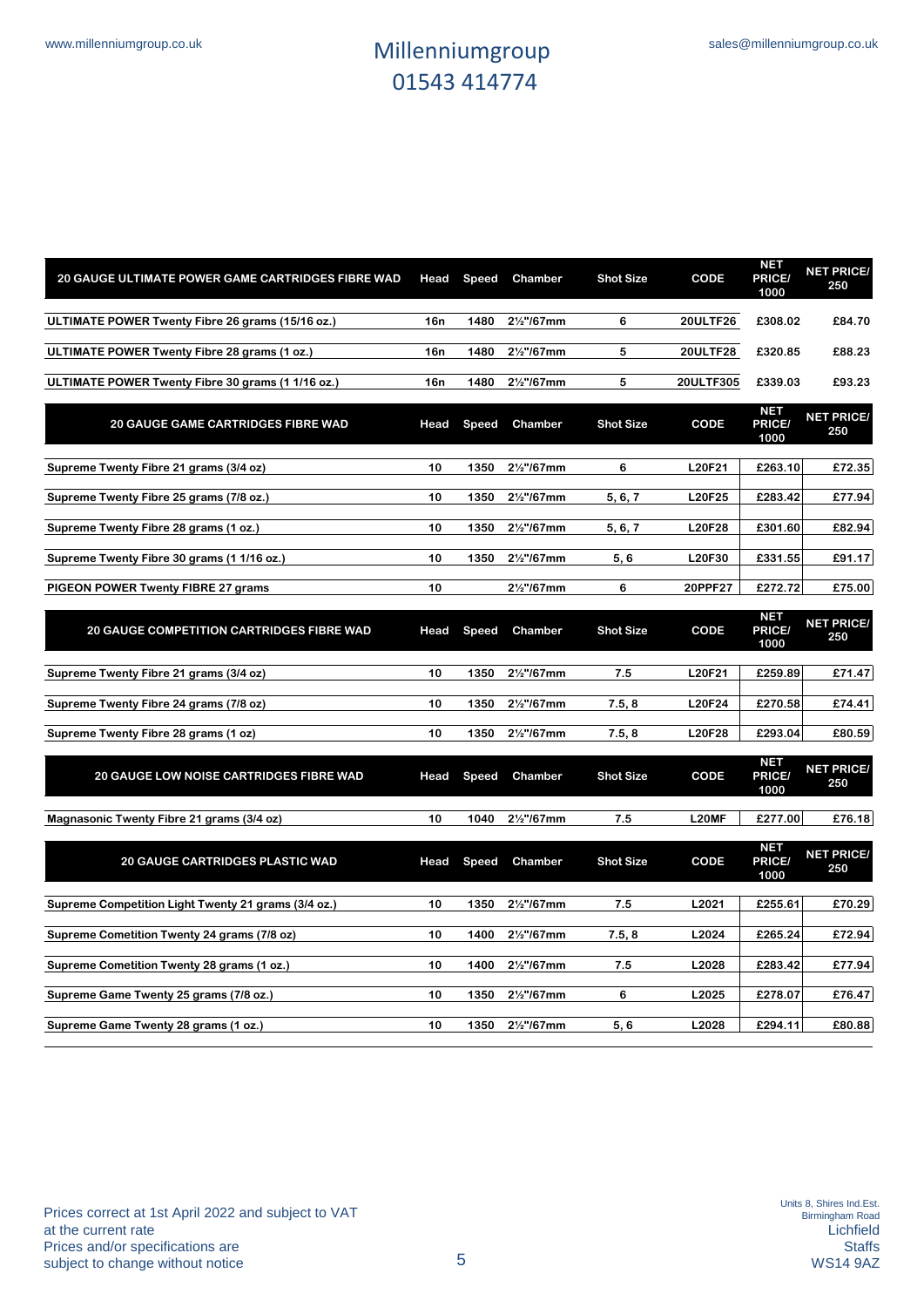| <b>16 GAUGE GAME CARTRIDGES FIBRE &amp; PLASTIC WAD</b>   | Head | Speed        | Chamber                 | <b>Shot Size</b> | CODE           | <b>NET</b><br><b>PRICE</b><br>1000  | <b>NET PRICE/</b><br>250 |
|-----------------------------------------------------------|------|--------------|-------------------------|------------------|----------------|-------------------------------------|--------------------------|
| Supreme Sixteen Game Fibre 25 grams (7/8 oz.)             | 8    | 1375         | 21/ <sub>2</sub> "/65mm | 6, 7             | L16F25         | £290.90                             | £80.00                   |
| Supreme Sixteen Game Fibre 28 grams (1 oz.)               | 8    | 1375         | 21/ <sub>2</sub> "/65mm | 6, 7             | L16F28         | £312.29                             | £85.88                   |
| Supreme Sixteen Game Fibre 30 grams (1 1/16oz.)           | 8    | 1375         | 21/ <sub>2</sub> "/65mm | 5,6              | L16F30         | £343.31                             | £94.41                   |
| Supreme Sixteen Game 28 grams (1 oz.) Plastic wad         | 8    | 1375         | 21/ <sub>2</sub> "/65mm | 6                | L1628          | £298.39                             | £82.06                   |
| <b>28 GAUGE FIBRE WAD CARTRIDGES</b>                      | Head | Speed        | Chamber                 | <b>Shot Size</b> | CODE           | <b>NET</b><br>PRICE/<br>1000        | <b>NET PRICE/</b><br>250 |
| Supreme Fibre 28 Gauge 14 grams (1/2 oz.)                 | 8    | 1350         | 21/ <sub>2</sub> "/65mm | 6, 7, 9          | <b>L28F14</b>  | £272.72                             | £75.00                   |
| Supreme Fibre 28 Gauge 21 grams (3/4 oz.)                 | 8    | 1350         | 21/ <sub>2</sub> "/65mm | 6, 7, 8          | L28F21         | £297.32                             | £81.76                   |
| Supreme Fibre 28 Gauge 25 grams (7/8 oz.)                 | 8    | 1350         | 2%"/70mm                | 5,6              | <b>L28F25</b>  | £324.06                             | £89.12                   |
| Supreme Fibre 28 Gauge 28 grams (1oz.)                    | 8    | 1350         | 2%"/70mm                | 5,6              | <b>L28F28</b>  | £382.88                             | £105.29                  |
| <b>410 GAUGE CARTRIDGES FIBRE WADS</b>                    | Head | <b>Speed</b> | Chamber                 | <b>Shot Size</b> | CODE           | <b>NET</b><br><b>PRICE/</b><br>1000 | <b>NET PRICE/</b><br>250 |
| Supreme .410 2 inch FIBRE WAD 8 grams                     | 8    | 1200         | 2"/50mm                 | 6, 9             | L41F08         | £249.19                             | £68.53                   |
| Supreme .410 2 1/2. inch FIBRE WAD 14 grams               | 8    | 1250         | 21/ <sub>2</sub> "/65mm | 5, 6, 7, 9       | L41F14         | £260.96                             | £71.76                   |
| Supreme MAGNUM .410 3 inch FIBRE WAD 19 grams             | 16   | 1300         | 3"/76mm                 | 5, 6, 7          | L41F19         | £319.78                             | £87.94                   |
| Supreme MAGNASONIC .410 3 inch FIBRE WAD 17 grams (SUBSON | 16   | 1070         | 3"/76mm                 | 5                | <b>L41MF17</b> | £289.83                             | £79.70                   |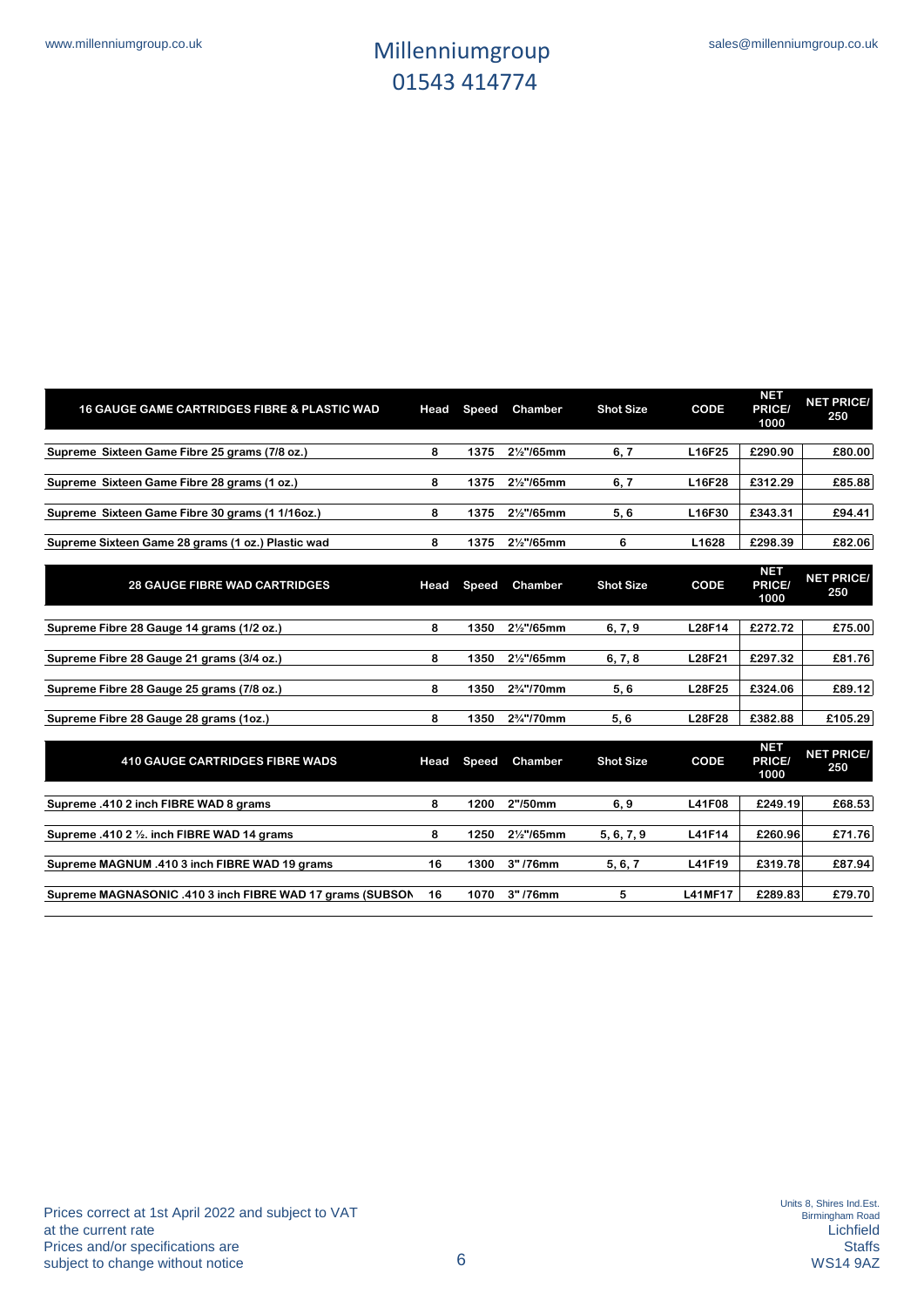| <b>12 GAUGE STEEL SHOT COMPETITION CARTRIDGES</b>                                                               | Head | Chamber                 | <b>Shot Size</b> | CODE               | <b>NET</b><br><b>PRICE/</b><br>1000 | <b>NET PRICE/</b><br>250 |
|-----------------------------------------------------------------------------------------------------------------|------|-------------------------|------------------|--------------------|-------------------------------------|--------------------------|
| Precision Steel 21 grams (3/4 oz.) Plastic Wad                                                                  | 12   | 2%"/70mm                | 7.5              | <b>LSST21</b>      | £192.51                             | £52.94                   |
| Precision Steel 24 grams (7/8 oz.) Plastic Wad                                                                  | 12   | 2%"/70mm                | 7.5              | LSST <sub>24</sub> | £194.65                             | £53.53                   |
| Precision Steel 28 grams (1 oz.) Plastic Wad                                                                    | 12   | 2%"/70mm                | 9<br>5           | LSST24<br>LSST28   | £202.14<br>£278.07                  | £55.59<br>£76.47         |
|                                                                                                                 |      |                         | 7.5<br>9         | LSST28<br>LSST28   | £211.76<br>£219.25                  | £58.23<br>£60.29         |
| <b>12 GAUGE STEEL SHOT GAME CARTRIDGES</b>                                                                      | Head | Chamber                 | <b>Shot Size</b> | CODE               | <b>NET</b><br>PRICE/<br>1000        | <b>NET PRICE/</b><br>250 |
| Precision Steel 32 grams (1 1/8 oz.) Plastic Wad                                                                | 12   | 2%"/70mm                | 4, 5             | LSSH32             | £301.60                             | £82.94                   |
| Supreme Steel Game 32 grams (1 1/8 oz.) Plastic Wad                                                             | 20   | 2%"/70mm                | $\overline{4}$   | LSSP32             | £317.64                             | £87.35                   |
| Ultimate Power Steel Game 31g (1 1/8 oz.) "Earth" Bio Wad                                                       | 20n  | 2%"/70mm                | 4                | ULTS31             | N/A                                 | N/A                      |
| 12 GAUGE STEEL SHOT HIGH PERFORMANCE GAME<br><b>CARTRIDGES</b>                                                  | Head | Chamber                 | <b>Shot Size</b> | CODE               | <b>NET</b><br>PRICE/<br>1000        | <b>NET PRICE/</b><br>250 |
| High Performance MAX Game Steel 36g(1 1/4 oz.) Plastic Wad                                                      | 16   | 3"/76mm                 | 1, 3, 4          | LSSM36             | £399.99                             | £110.00                  |
| <b>16 GAUGE STEEL SHOT COMPETITION CARTRIDGES</b>                                                               | Head | Chamber                 | <b>Shot Size</b> | CODE               | <b>NET</b><br>PRICE/<br>1000        | <b>NET PRICE/</b><br>250 |
| Supreme Sixteen Steel 26 grams (7/8 oz.) Plastic Wad                                                            | 10   | 21/ <sub>2</sub> "/65mm | 7.5              | L16SS267           | £306.95                             | £84.41                   |
| <b>16 GAUGE STEEL SHOT GAME CARTRIDGES</b>                                                                      | Head | Chamber                 | <b>Shot Size</b> | CODE               | <b>NET</b><br>PRICE/<br>1000        | <b>NET PRICE/</b><br>250 |
| Supreme Sixteen Steel Game 26 grams (7/8 oz.) Plastic Wad                                                       | 10   | 21/ <sub>2</sub> "/65mm | 4                | L16SS264           | £306.95                             | £84.41                   |
| <b>20 GAUGE STEEL SHOT COMPETITION CARTRIDGES</b>                                                               | Head | Chamber                 | <b>Shot Size</b> | CODE               | <b>NET</b><br>PRICE/<br>1000        | <b>NET PRICE/</b><br>250 |
| Supreme Twenty Steel 24 grams (7/8 oz.) Plastic Wad                                                             | 10   | 21/ <sub>2</sub> "/67mm | 7.5              | L20SS247           | £236.36                             | £65.00                   |
| <b>20 GAUGE STEEL SHOT GAME CARTRIDGES</b>                                                                      | Head | Chamber                 | <b>Shot Size</b> | CODE               | <b>NET</b><br>PRICE/<br>1000        | <b>NET PRICE/</b><br>250 |
| Supreme Twenty Steel Game 24 grams (7/8 oz.) Plastic Wad                                                        | 10   | 21/ <sub>2</sub> "/67mm | 4                | L20SS244           | £273.79                             | £75.29                   |
| All prices for Accessories and Reloading are based on accompanying Cartridge Orders Only.<br><b>ACCESSORIES</b> |      |                         |                  | CODE               |                                     | <b>NET PRICE</b>         |
| Pattern Board 32" Corrugated Pattern Boards with                                                                |      |                         |                  |                    |                                     |                          |

**12 numbered sections and Aim Points. PATT £1.90**

**"EXPRESS" Universal Shooting Hat. 100% Heavy Brushed Cotton. Low Profile Cap HATB £8.50**

Prices correct at 1st April 2022 and subject to VAT at the current rate Prices and/or specifications are subject to change without notice 7